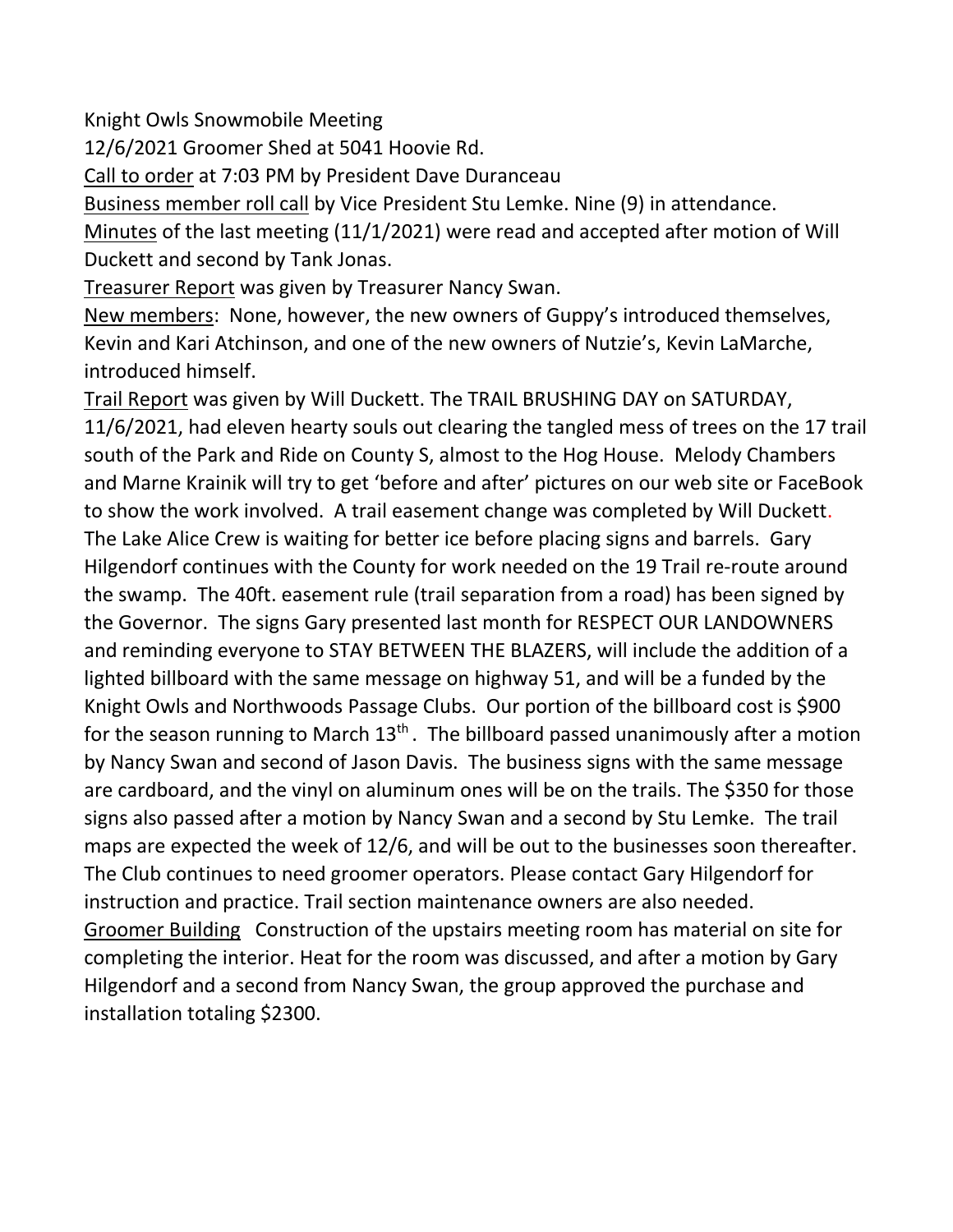Fish Boil. Frank Drake and planning committee held an initial meeting for the May 2022 event prior to the meeting and is looking for new or additional ideas for raffle prizes. Contact Frank via email at ddproeng@charter.net.

Gun Raffle. Ray Zweck announced ticket sales continue to be "on-schedule" as indicated by money collected. Guns and tickets are at various support business locations. Tickets are one for \$10 or three for \$20. Call Ray at home 715-453-0964 or on his cell: 262-215- 0284, or email at [rayzweck1@gmail.com.](mailto:rayzweck1@gmail.com)

Pig Roast, Donna Napierala of Shurwood Forest announced that the \$100 tickets should be available later the week the week of 12/6, and will be distributed to our business members. The event date is Saturday 2/26/2022. It includes a wonderful dinner, several cash prizes, in addition to many other raffle items, with those tickets being bought at the event.

New Business. The folks at Polaris Trail App contacted the Club to announce we are winners of a \$500 Visa gift card but we have yet to receive the card.

Nancy Swan proposed ordering 30 more meeting chairs. Frank Drake made the motion and Joan Hilgendorf seconded. Unanimous approval.

Gary Hilgendorf noted that Schoone Construction had finished up some previously authorized site grading which had been approved at \$2800. We were billed at only \$1400. A THANK YOU will go out to Schoone Construction expressing our thanks for their generosity.

Andy King from Northwoods Riders was attending, and shared that their Club is going to add QR Codes to their signs, thereby allowing a person out on the trail to join their Club via some tricky computer stuff and a PayPal account. Discussion in the meeting went to the recent distribution of drink coasters to our support businesses and the fact that Knight Owls could easily add our code to a new run of coasters for the same purpose. The PayPal and computer stuff was left to another meeting.

Nancy Swan suggested we exchange "functions lists" with other area Clubs for wider participation and perhaps reducing overlapping events. Melody Chambers offered to assemble the information.

Drawing was won by Kevin Atchinson.

President Dave Duranceau then announced his resignation, citing personal circumstances. Dave has been President for about 18 years. His overall knowledge, meeting leadership, and gavel finesse will be missed. Thank you, Dave!